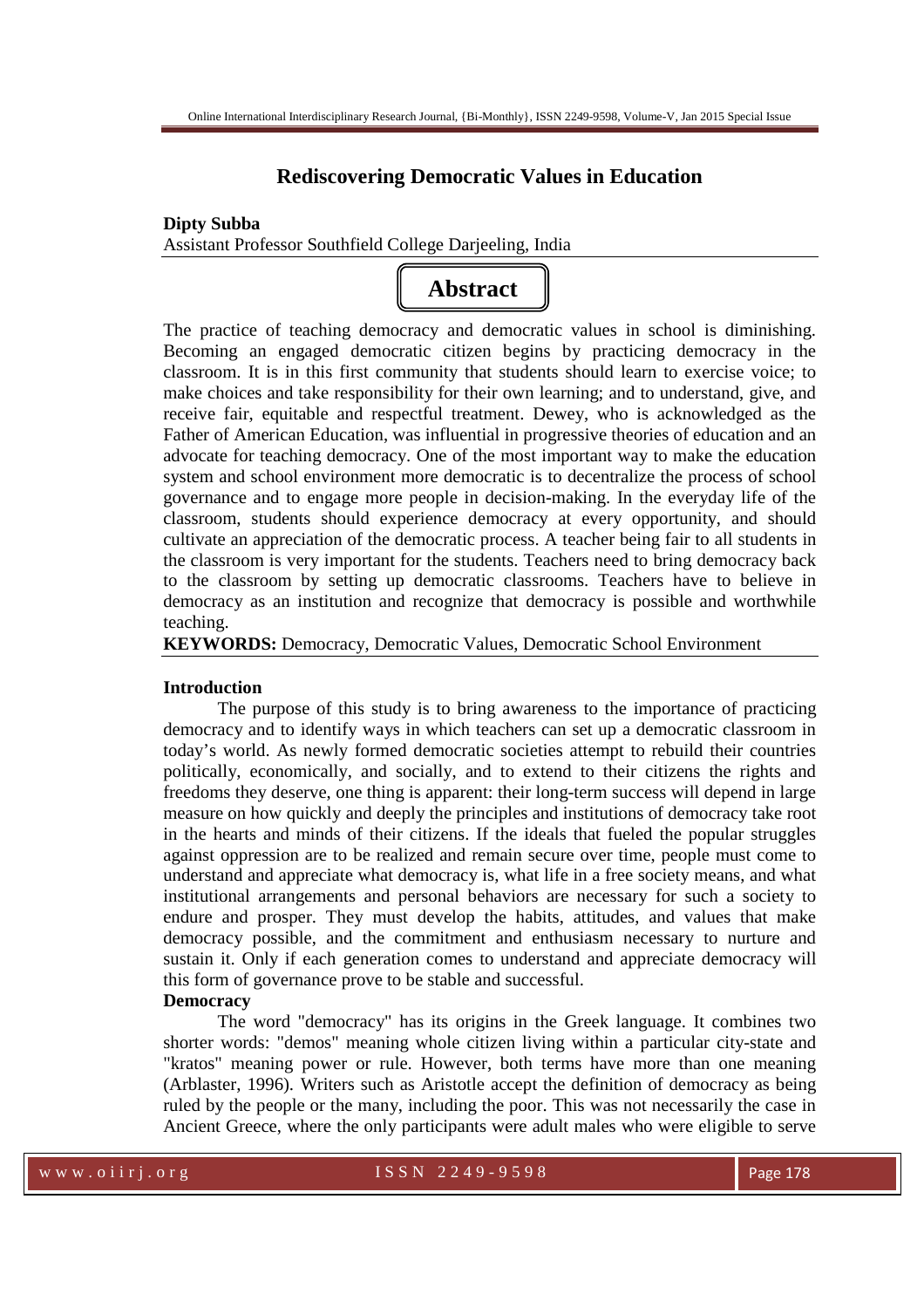in the defence forces. So a democratic state is one where government is legitimised by the agreement of those subject to its rule, agreement being determined through the election process. Elections are therefore the essence of democracy, referring to the procedural basis of the concept. Calabrese and Barton (1994) argue that one of the primary lessons of a democracy is that we can agree to disagree. We can debate all sides of an issue until common ground is found.

As it implies freedom of choice, equity and justice and no trial or other practice outside education it has the power to promote these fundamental values. Democracy can be established and strengthened only when shared by all members of society, share ways of thinking and behavior, political culture and democratic values. John Dewey, Ivan Illich, bell hooks, Paulo Freire, and many others have all critiqued the authoritative, essentially anti-democratic mode of education that has become a pervasive mainstay of the modern educational system. Democracy gives to ordinary citizens the greatest opportunity of influencing public decisions. Debate must be anticipated and encouraged. Students, too, must be taught to act democratically so as to promote democracy as a process.

## **Democratic Values**

Kincal and Isik (2003) numerated the democratic values as equality, respect life, justice, freedom, honesty, the search for goodness, cooperation, self-esteem, tolerance, sensibility, responsibility, acceptance of difference, safety, peace, development,perfection,andeffectiveness.

Values serve as guiding principles for the approaches and goals that should be promoted in practicing democracy. Garrison (2003) makes the case that not only is education important to democracy, but that the values of democracy, for example, freedom and self-governance, are essential to the process of learning. He stresses that it is the practice of these values in the classroom that makes a rich learning environment possible and evolves the approach to curriculum. The basic values of democracy are equality, freedom, and justice (Beane, 2005; Goodlad, 2000; Kesici, 2008; Shechtman, 2002). These values are manifested in a democratic classroom (Shechtman, 2002), and inorder to build a democratic classroom, teachers should promote them (Kesici, 2008).

Kesici (2008) also suggests that teachers who want to practice democracy should demonstrate their beliefs by giving importance to democratic values in their classrooms. He feels that a democratic teacher should hold democratic values in high esteem and adopt appropriate teaching methods in accordance with those values. The more a teacher understands democracy and incorporates it in the classroom the more it will be understood by students (Knight, 2001).

## **Democratic School Environment**

A democratic school environment is one in which teachers and students, along with school administrators, engage in open and shared decision-making processes in the teaching-learning enterprise where differences are minimized. At best, school life should seek to foster tolerance, right to participation, empowerment and respect for human dignity and individual views.

Various theories of management suggest that a democratic environment in a school context not only benefits the academic and socialization experiences of students, but also affects the work productivity and well-being of teachers. Dewey argued that in a democratic school the students would share in the determination of their own learning

w w w . o i i r j . o r g  $1 S S N 2 2 49 - 9598$  Page 179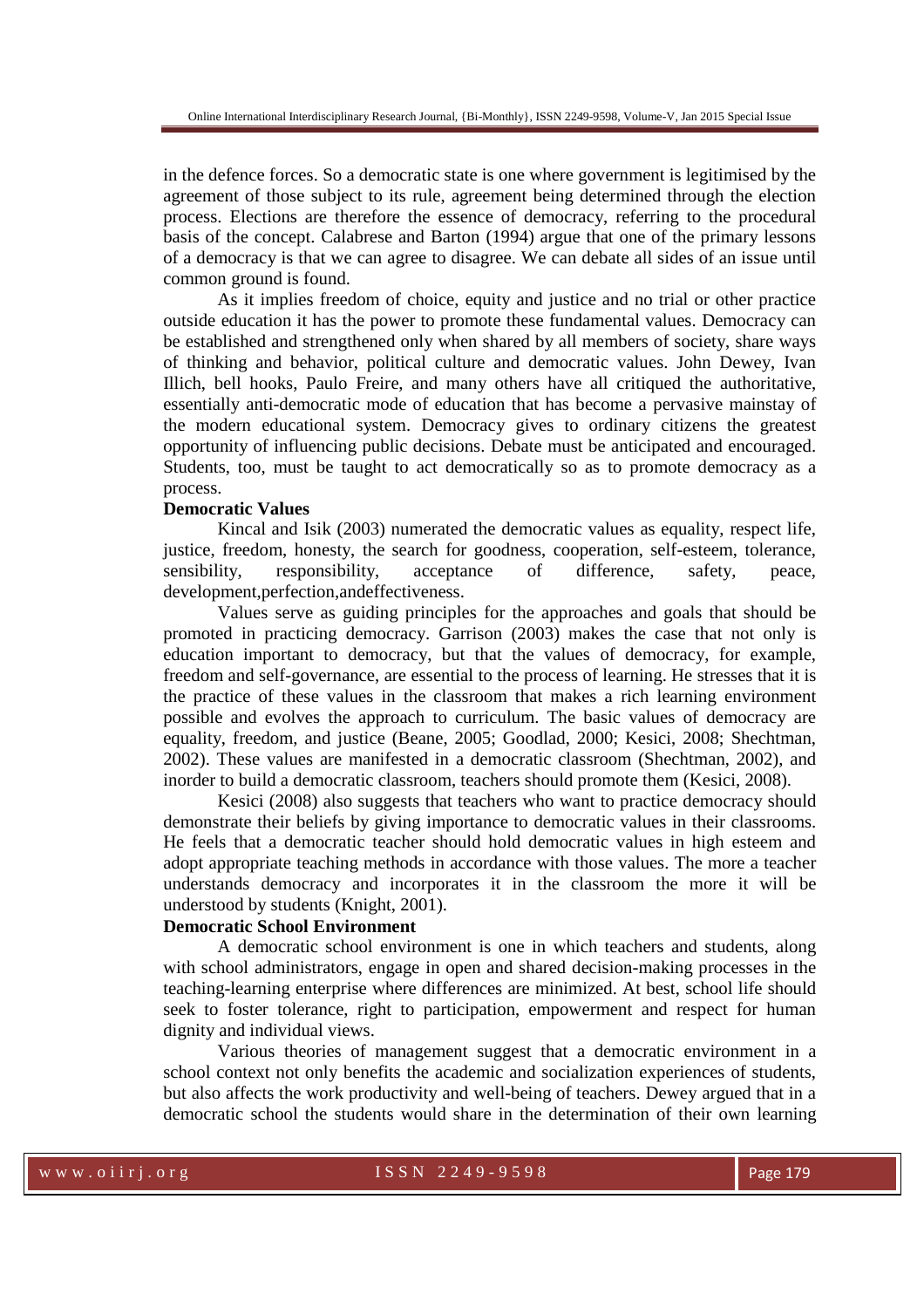environment and learning content and process. Many contemporary writers advocate a democratic voice for students and teachers in school management (Apple 1988; Carnoy and Levin 1985; Darling-Hammond 1996; Giroux 1988; Goodlad 1996; Sarason 1996; Soder 1996; Tedford 1996). To the extent that this aspect of the democratic school is implemented, then the professional and autonomous role of the teacher is radically changed from its traditional form.

Dewey, who is acknowledged as the Father of American Education, was influential in progressive theories of education and an advocate for teaching democracy. His philosophy of education was closely aligned with his belief in democracy. In his advocacy for teaching democracy, Dewey argued it is not possible for democracy to be taught or understood in institutions (such as schools) that are undemocratic (Mosher, Kenny & Garrod, 1994). He believed in child or student-centered learning as opposed to teacher-centered lecturing. The approach of child-centered learning was based on the work of Dewey, as well as that of the constructivist theory of Piaget and others, which held that children learn by building on their own learning experiences and by their reflections of those experiences. Dewey's (1915) progressive education ideas were in contrast to what had been the traditional method of teaching, that is, authoritarian and focused on delivering knowledge. These ideas were demonstrated in several of his books such as *Schools of Tomorrow* (1915) and *Democracy and Education: An Introduction to the Philosophy of Education* (1916). The themes of these books emphasized ideas such as the educational importance of practicing democracy in the schools, of nurturing communication, of promoting student-centered learning based on experience, or constructivism, of developing community, and of implementing an approach to teaching in which information is not teacher-delivered but based rather on a more equitable teacher-student relationship involving inquiry.

### **Extracurricular Activities**

Schools may provide a forum for democratic activities and learning outside the classroom. Extracurricular activities such as athletic teams, clubs, and youth groups give students opportunities to work together toward a common goal, and often require them to select leaders and make important decisions. Students interested in theater, dance, photography, computers, and other hobbies may organize clubs for these activities, where democratic norms can be put into practice. Particularly effective at imparting democratic knowledge and skills are debate clubs, which encourage students to take an active interest in public affairs, express their opinions, and respect the views of others. Student newspapers are also an effective and popular way to involve students in important societal issues while educating them about the role of the media.

One of the most important way to make the education system and school environment more democratic is to decentralize the process of school governance and to engage more people in decision-making. Schools may form administrator-teacher committees to make decisions on such issues as class scheduling, student testing, and classroom discipline. Parent-teacher associations may make recommendations on curriculum or school budgets. And broader governing bodies, perhaps including administrators, teachers, and parents, may oversee these and other important issues. In each case, elections can be held to determine who will serve, and meetings and forums may be called to engage a wider constituency in the issues under consideration. One study by Kesici (2008) was based on a survey of sixth, seventh, and eighth grade teachers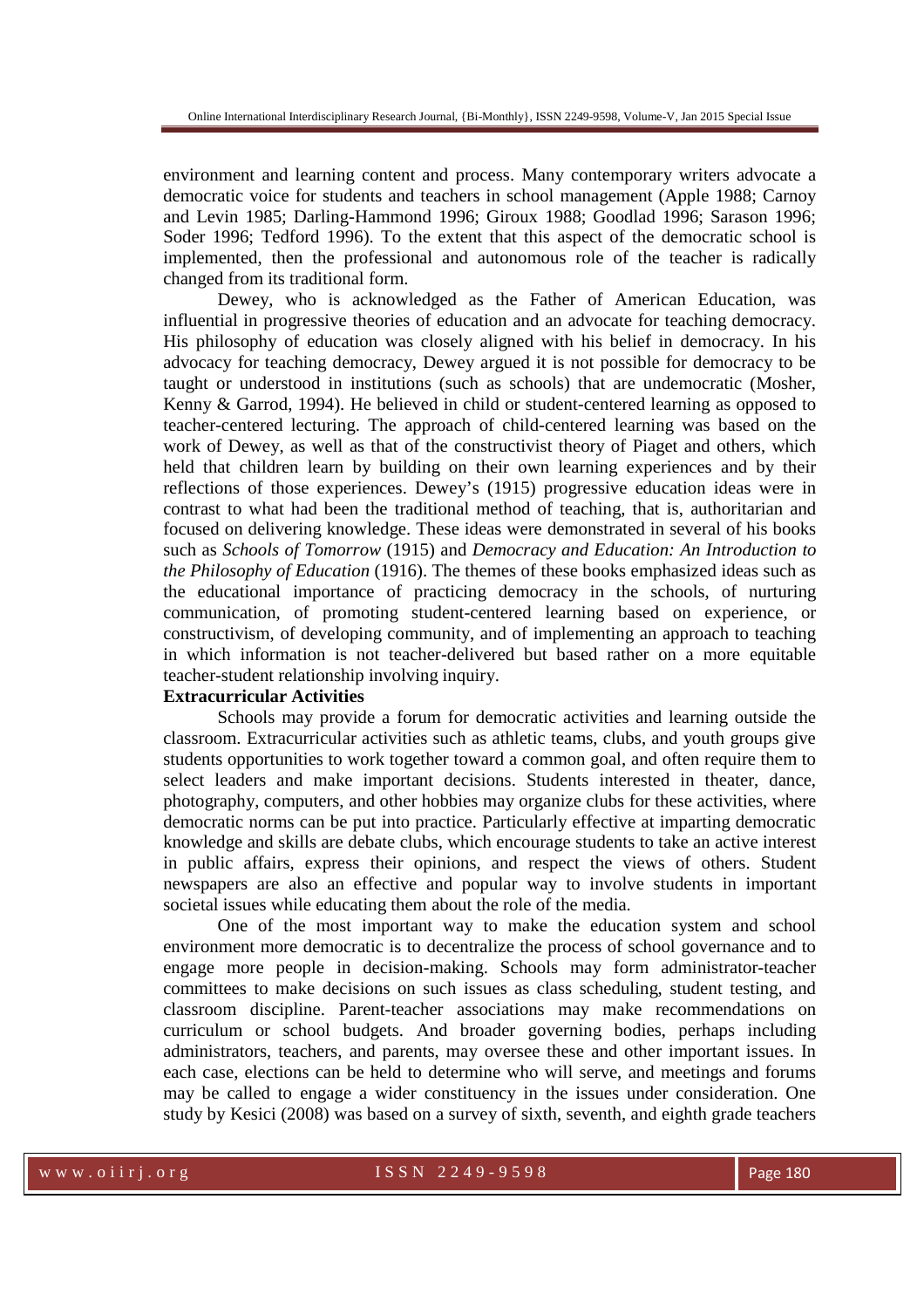in Turkey to ascertain their views on themes of democratic values, teacher duties, fair behaviors, personal freedom and equality of opportunity.

In a democratic classroom, students feel the sense of ownership that comes with being a stakeholder. Shifting from teacher-centered to student-centered learning requires students to think and participate more and to take control of their learning (Vega  $\&$ Tayler, 2005). It is also clear that educators who believe in democratic values must take the leadership role in promoting those values, facilitating active learning, meeting the needs of the students, using appropriate teaching methods, and creating an optimal learning environment

### **Teaching Democracy**

 Teaching democracy lends itself well to such creativity and excitement. There is no right way to teach democracy unless we practise it. In order to teach democracy teachers must model democracy. Secondly, students and teachers must be free to experience democracy, to learn to function in it and to grow and change through the experience. The practice of teaching democracy and democratic values in school is diminishing. Becoming an engaged democratic citizen begins by practicing democracy in the classroom. It is in this first community that students should learn to exercise voice; to make choices and take responsibility for their own learning; and to understand, give, and receive fair, equitable and respectful treatment. It is in this environment that they should feel safe to express ideas, explore leadership, and to participate in guiding the classroom community. In order to be able to build a democratic classroom, the teacher should apply freedom, equality, and justice--the main values of democracy--in the classroom. In a democratic classroom, freedom underlies democracy. And, the ranges of personal freedom include respecting a person's life, protection, fair trial, privacy, freedom of speech, religious freedom, and freedom to marry and set up a family (Aktan & Vural, 2003).

It is important to remember that ideas don't become knowledge except by being embodied in practice and in consequent transformations of the self. The basic concepts of democracy must be taught, providing children with the knowledge base and theories underpinning democracy and the democratic state. Students can read textbooks, monographs, biographies, autobiographies, heroic tales, poetry, and other works discussing and illuminating aspects of democracy. They may study primary documents, such as democratic charters and constitutions. They may put on plays or skits dealing with important issues or events. They may even play games, solve puzzles, and hold contests.

 Education for democracy can be approached in a manner appropriate to students at the elementary, secondary, or post-secondary levels. Whatever the age of the student, pedagogy is naturally most effective when it captures his or her imagination effectively. One useful way to inform students about their government and the democratic political system is to invite government officials, analysts, and critics to visit the classroom and answer students questions. This will not only teach children how government works, but it will also help them to bring it to life. Another way to make democracy vivid is by incorporating it into everyday classroom activities. Give the students some say in matters affecting the class. Letting them vote on certain issues. Allow them to work in teams, teach other children, allocate resources, make presentations, and lead class discussions.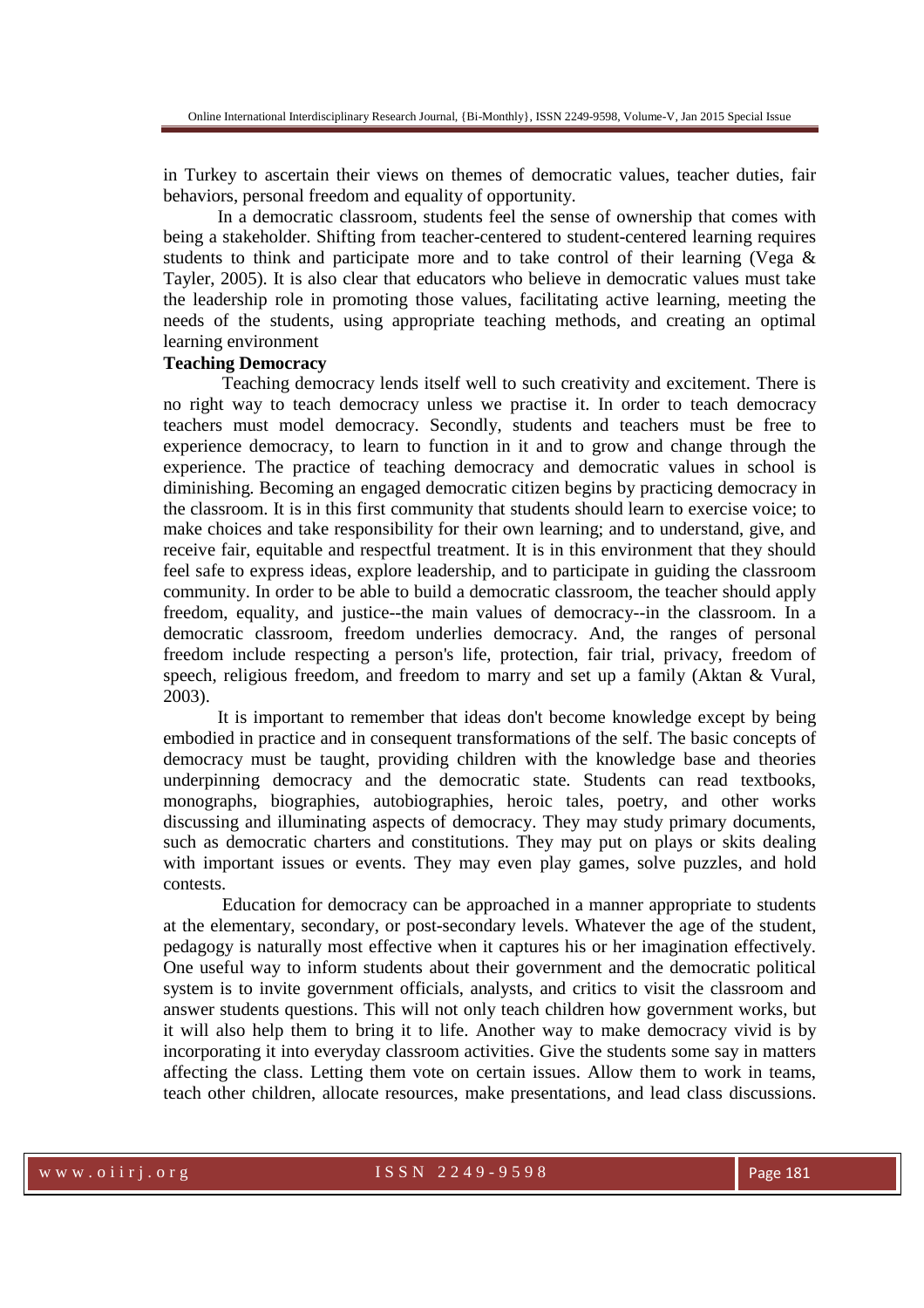All these activities require skills vital to democratic life, skills that are often best learned through experience rather than didactically.

Teaching for democracy is teaching about an inclusive society. This society recognises all members, regardless of race, religion, gender, status, socio-economic status and skin colour. An inclusive community recognizes diversity among its members and makes people feel that they are part of the community. Teaching democracy in the classroom means incorporating the values of democracy, using a democratic approach to teaching that enables students to practice democracy, and providing a safe environment where students can take risks and where they can actively participate in the learning process. Without a population educated in democracy and citizenship, our country faces the prospect of losing our hard-won democracy. We are losing sight of our democratic values and responsibilities, and this trend will continue if new generations are not taught these values and not given the chance to practice them in school.

## **Role of a Teacher**

One of the duties of teachers, who build a democratic classroom, is to create a positive education process for the students. Such an education process closely depends on an effective relationship constructed between the teacher and the students. In order to construct an effective relationship in the classroom, teachers should create a cooperative learning environment, respect the students, and motivate the students to achieve sufficiency in their social relations. Another duty of teachers, while building a democratic environment, is planning the class objectives with their students. Teachers should respect students' beliefs and values, and also the students should respect one another's beliefs and values. Teachers should increase students' cognitive and perceptive awareness levels by teaching them democratic values (Henderson, 2001). Seals (2006) states that making students feel they are valuable and supporting their autonomy is among the duties of a democratic teacher.

Teachers may also encourage democratic behavior through their classroom techniques as well. Lecturing to a class is not always the best way to reach students. Students should be involved in discussions and encouraged to ask questions. Questioning is the beginning of wisdom. If they cannot seem to come up with any questions or comments, the teacher must ask questions and stimulate discussion. This is one of the most difficult things for students--and teachers--in newly free societies to get used to, but it is an essential element of democracy education.

Meeting the needs of the students is among the duties of a democratic teacher, as well. Glasser (1996) indicates these needs as belonging, power, freedom, and fun. If these needs are met by the teachers, students not only will be successful but also they will gain internal motivation (Erwin, 2003; Hardin, 2004).

Although a totally inclusive society may never be realised, educators should be modelling these ideals and attempting to eradicate sexism, racism and other components of a harmful, non-productive and uncaring, prejudiced society. The basic human value that must be promoted in a democracy is respect for human dignity. Educating for democracy provides opportunities for children to learn about other cultures and ways of seeing and celebrating our commonalities and differences. Primary children need to be taught to consider issues and debate alternatives in order to appreciate and practise the basic concepts of democracy. Of course, teachers should never accept rudeness or insolence from students, but they should promote curiosity, discussion and critical

w w w . o i i r j . o r g  $1 S S N 2 2 49 - 9598$  Page 182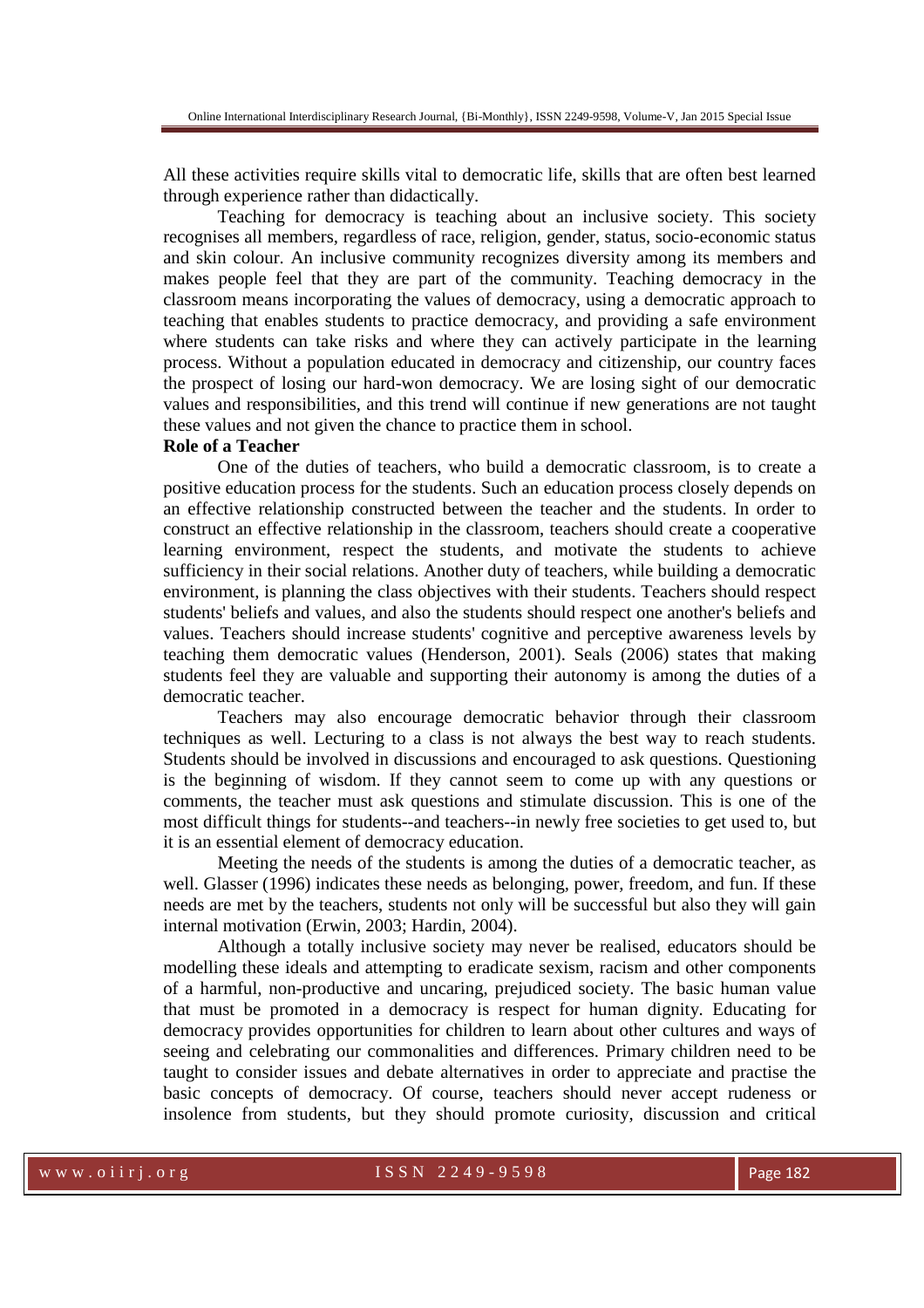thinking skills. Students learn in ways that are more enduring and applicable to life when they become stakeholders in the process.

Children need to understand that there are differing viewpoints, solutions or perspectives in addition to their own. The skill of listening to others and accepting and respecting their points of view are valuable lessons taught in a classroom that values democracy. In the end, the processes and discussions are just as important as the result, as people have the opportunity to discuss and debate issues. A decision or viewpoint has not been made without explanation or clarification of concepts. It is not the aim of a democracy to convert people to one view but rather to seek common ground, to seek better understanding, to seek to discover how we can improve our society all altogether.

In the everyday life of the classroom, students should experience democracy at every opportunity, and should cultivate an appreciation of the democratic process. We need to allow democracy to fully operate with all its components so that the spheres of freedom mentioned above can continue and expand, and, thus, allow individuals to enjoy equality and have faith in the equal opportunities offered them. A teacher who cares about equality in the classroom gives equal opportunity of education to each student, and in doing so, the teacher meets each student's education needs. Therefore, a democratic teacher gives equal opportunity to students in order all students can be successful. However, some students may need more help than others, special help; this special help should not mean inequality. This means that in order for all students to be successful, the needs of the students should be met, since equality does not mean treating all students in the same way. Equality means to meet the needs of all students(Gathercoal,2001).

A teacher being fair to all students in the classroom is very important for the students. While establishing classroom rules, the teacher should encourage the students to participate in establishing the classroom rules as part of their fights. In addition, the teacher should apply those rules formed with the students to all students fairly. In the case of misbehavior, the teacher should not make a decision without listening to the explanation of the student first, then the teacher should make a decision accordingly. Listening to the student and then giving a decision accordingly is a result of showing respect toward the student (Landau & Gathercoal, 2000).

The teacher is the key factor in the process of building a democratic classroom, because the teacher is the one organizing the relationships in the classroom, setting rules, and preparing educational and learning activities. Teachers should demonstrate respect for children by calling them appropriate names, respecting their opinions and expecting civility and politeness to one another

Teaching the skills, processes and values of democracy to children involves the serious process of reflecting upon how we want to live as a society. Teachers should build classrooms where students' needs are met, and their rights are guaranteed in a safe and active learning environment. Such a place is surely a democratic classroom (Raywid, 1987). There are many variables affecting the process of building a democratic classroom, since a democratic classroom is built by teachers, who attach importance to democratic values and display these values in their classrooms daily. During the process of building a democratic classroom that may take a long time, the teachers should be in cooperation with the students. In their classrooms, these teachers especially should give students the opportunity to use their constitutional rights, treat all students equally, and apply classroom rules fairly to all students. For these reasons, the purpose of this study is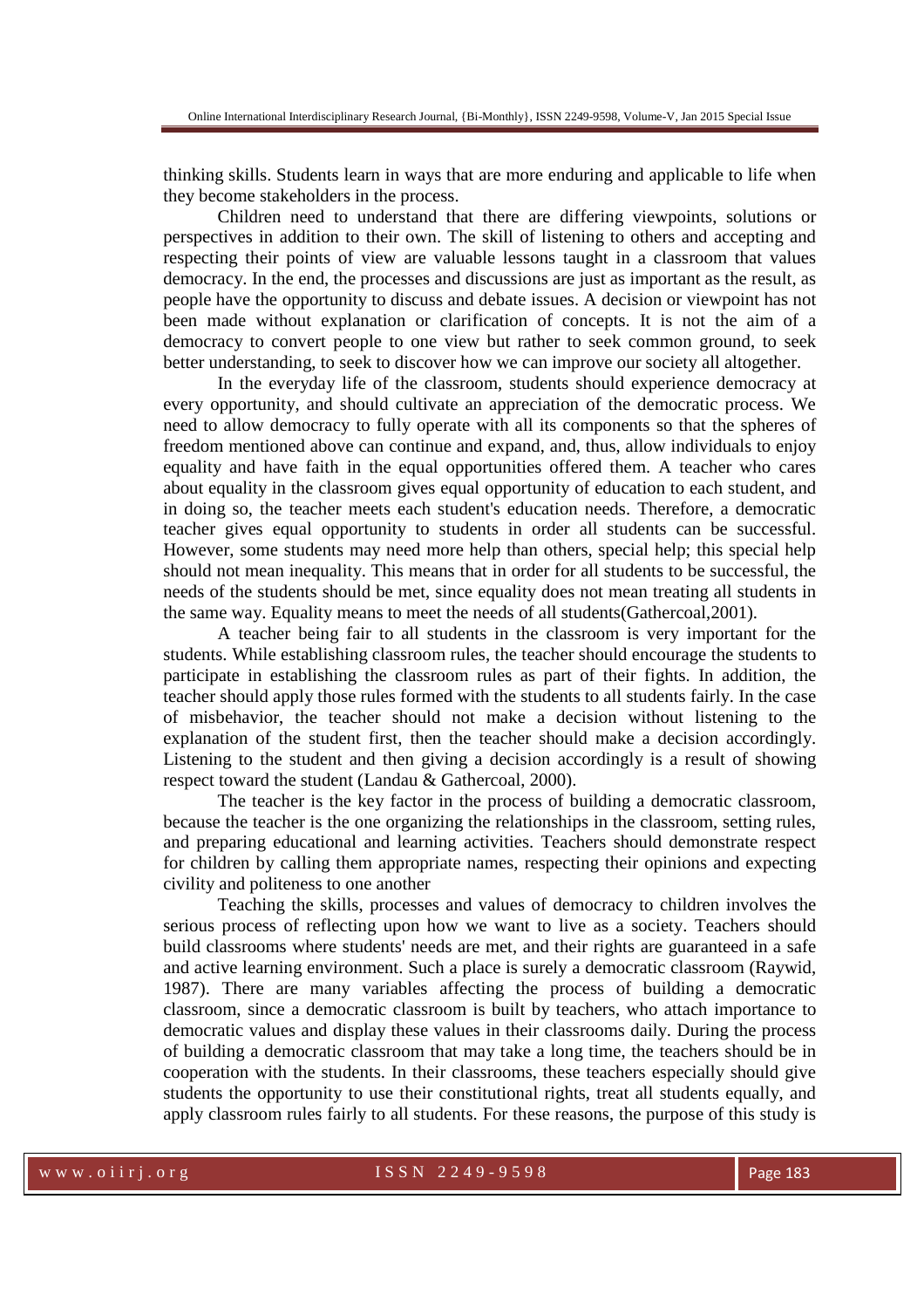to examine how to build a democratic environment, to determine the democratic values of a democratic teacher, and to decide how a democratic teacher provides the students with the main democratic values--freedom, equality, and justice--in a classroom application, according to the teachers' views.

# **Conclusion**

For democracy to continue to thrive, children must be taught to value it as a way of life. The necessary skills for building democracy do not develop automatically in children. Teaching democracy means preparing children to become citizens who will preserve and shape democracy in the future. Therefore democracy should be a key aspect in every form of education at the earliest age possible. The practice of democracy, one of the cornerstones of our society, is being pushed out of its rightful place in the classroom. Teachers need to bring democracy back to the classroom by setting up democratic classrooms. Some teachers are even required to teach scripted curriculum. As a result of this approach, teachers have no time left to teach other concepts or to enhance learning. Democracy depends, for its existence, on actively involved members who have a commitment to individual freedom and to the rights and responsibilities of participating in a democracy.

Children should prepare and become part of the decision making process, an area often deemed unsuitable for children in the past. Teachers and parents need to understand and accept the value that such responsibilities have for children. Children should be given the right to participate and also accept responsibility and deal with the consequences of their decisions. Children must be taught to take responsibility for their actions. Participation in this process will reinforce the importance of informed decision making. Teachers have the important role of preparing their students for the task and ensuring that they have the necessary background briefing, understandings and maturity to contribute.

Amy Gutman (1987) agrees that curriculum documents alone cannot take total responsibility for citizenship. A school's ethos, its structures and its role models also clearly articulate to students about what is important and valued. Tolerance, respect, a willingness to learn from one another these are the values on which democratic nations thrive. They are the values which schools must teach and practise. Democratic principles must permeate the curriculum and be evident in relations in the school and community. Teachers have to believe in democracy as an institution and recognise that democracy is possible and worthwhile teaching. A democratic society is more than a democratically elected government and a system of national institutions. Strong and independent local authorities, a developed and active civil society at national and local levels, and a democratic ethos in workplaces and schools are also key manifestations of the democratic society. Democracy is a practical process that should be nurtured every day and everywhere.

### **References**

- Arblaster, A. (1996) *Concepts in the Social Sciences: Democracy* (2nd ed.), Buckingham: Open University Press.
- Bahmueller, C.F. (1998) The Intellectual Problems of Teaching Democratic Citizenship, in *Civnet Journal*, March - April, Vol 2, No 2.
- Bale, R. *Discovering Democracy Discussion Paper 1: Concepts of Democracy,* Sydney: NSW Discovering Democracy Professional Development Committee.

www.oiirj.org ISSN 2249-9598 Page 184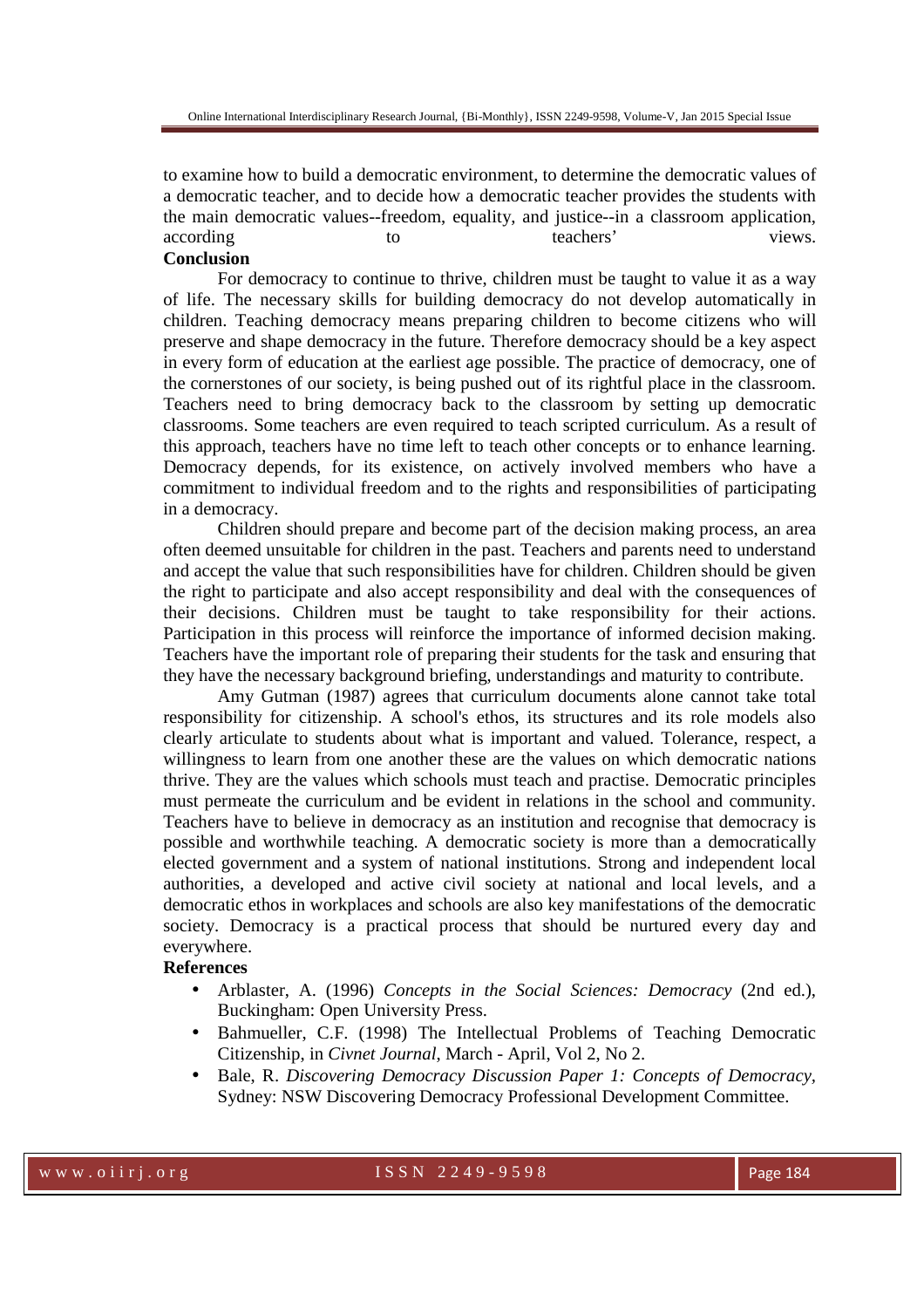- Beane, J.A. (1998) Reclaiming a Democratic Purpose for Education, in *Educational Leadership,* October, Vol 56, No 2, pp. 8-11.
- Becker,T.L. and Couto, R.A. (eds) (1996) *Teaching Democracy by being democratic*, Westport: Praeger Publishers.
- Berman, Sheldon, Children's Social Consciousness and the Development of Social Responsibility, State University of New York Press, Albany, N.Y., 1997
- Board of Studies NSW (1998) *Human Society and Its Environment K-6 Syllabus*, Sydney.
- Calabrese, R.L. and Barton, A. (1994) Teaching Students to be Part of a Democratic Society, in *NASSP Bulletin*, April, No. 78, pp. 3-10.
- Cam, P. (2000) Philosophy, Democracy and Education: Reconstructing Dewey in In- Suk Cha (ed.) Teaching Philosophy for Democracy: Seul University Press, 158-181.
- Caprara, G.V., Barbranelli, C., Steca, P., Malone, P.S. (2006). Teachers' Self-Efficacy Beliefs as Determinants of Job Satisfaction and Students' Academic Achievement: A Study at the School Level. Journal of School Psychology, 44 (6), 473-490.
- CBSE (1997 and 2003), Central Board of Secondary Education, Value Education, *A Handbook for Teachers*. New Delhi,
- Chatterjee, B. (2014). Idealistic Philosophical Position of Teachers- Past and Present. Philosophical Legacy of Education. APH Publishing Corporation, New Delhi.
- Couto, R.A. (1998) The Art of Teaching Democracy, in *Change*, March/April, Vol 30, No 2, pp. 34-38.
- Dewey, J. (1916). Democracy and Education, An Introduction to the Philosophy of Education. New York, Macmillan.
- Ehman, L.H., "The American School in the Political Socialization Process," Review of Educational Research, 50(1)
- Engle, S. and Ochoa, A. (1988) *Education for Democratic Citizenship: Decisionmaking in the Social Studies*. New York: Teachers College Press.
- Eyler, Janet and Giles, Dwight (1999), Where's the Learning In Service-Learning?, Jossey-Bass, San Francisco
- Gandal M, and Finn,C. E(1995). *Teaching Democracy: Why and How It Must Be Taught in a Democratic Society.* Freedom House, New York
- Gardia, (2007) A. 'A Study of Some Determiners of Democratic Values Among Higher Secondary Students'. Retrieved from http://www.Academia.edu 1121735/Educational\_Reasearch Abstracts
- Gerzon, M. (1997) Education for Democratic Life: Teaching Democracy by Doing It, in *Educational Leadership*, February, 1997.
- Gray, M. (1997) *Education for Civics and Citizenship in Australia*. (unpublished)
- Gutman, A. (1987) *Democratic Education*, Princeton NJ: Princeton University Press.
- Hirst, J. (1997) *Introducing Discovering Democracy: Schools Material Project*, Carlton: Curriculum Corporation.

www.oiirj.org ISSN 2249-9598 Page 185